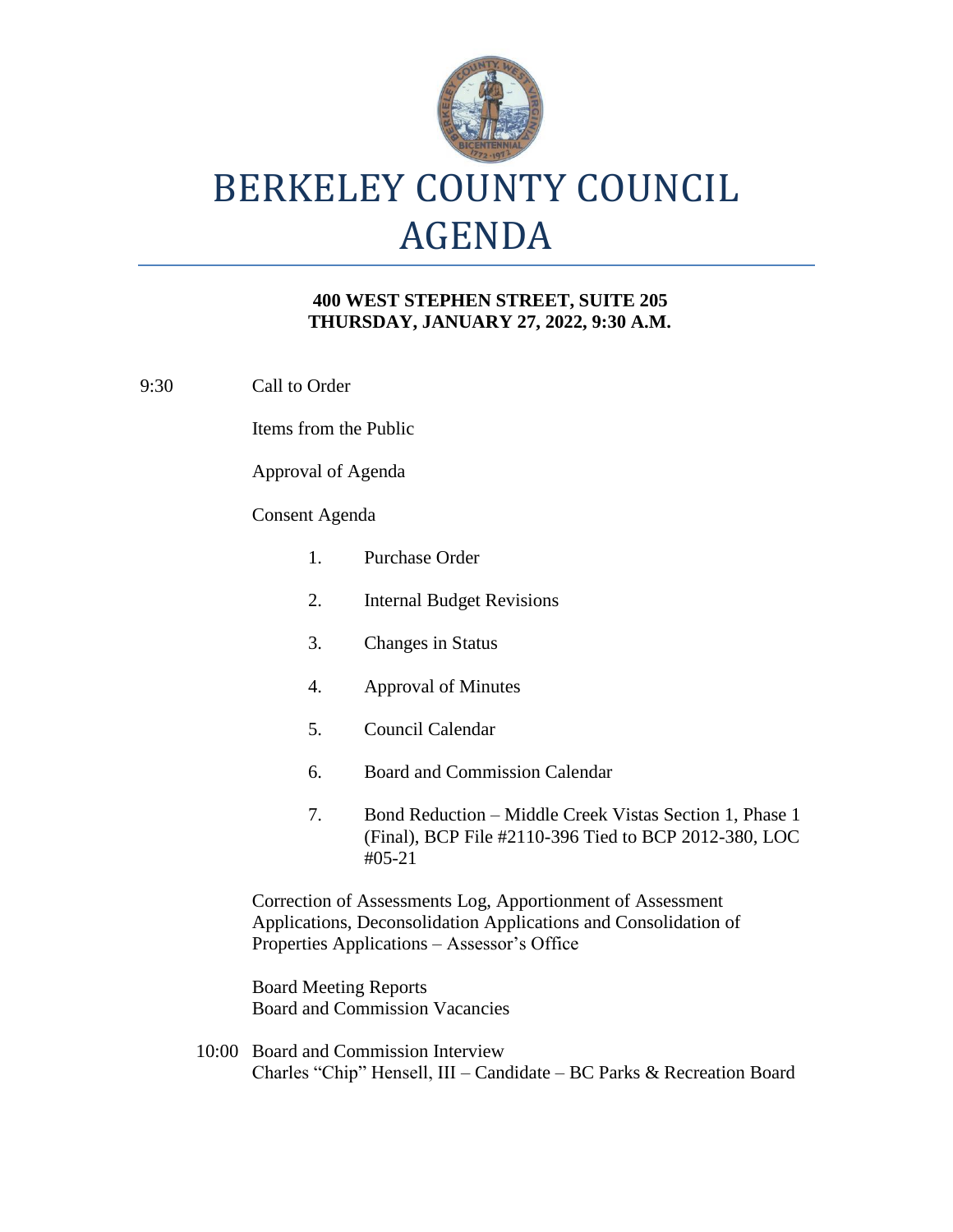

## BERKELEY COUNTY COUNCIL AGENDA

- 10:15 Katie Spriggs, Eastern Panhandle Empowerment Center FY22-23 Budget Presentation
- 10:30 Elaine Bartoldson, Eastern Panhandle Transit Authority FY22-23 Budget Presentation
- 10:45 BREAK
- 11:00 Clint Hogbin, Berkeley County Solid Waste Authority FY22-23 Budget Presentation
- 11:45 Stacie Rohn, CEO, Boys & Girls Club of the Eastern Panhandle FY22-23 Budget Presentation
- 12:00 Sheriff Nathan Harmon Request to add Vendor to Towing Rotation
- 12:15 Possible Executive Session for County Council Personnel, Real Estate Acquisition, Legal Matters and Economic Development

### BREAK

- 2:00 **Board of Review and Equalization Larry Hess, Assessor, Review and Equalization – Session # 1 Presentation of the 2022 Appraisal/Assessment Information Discussion of Procedures – 2022 Review and Equalization**
- 2:15 Jack Laing, Facilities Director FY 2022-23 Budget Presentation
- 2:30 Board of Review & Equalization Applicant
- 2:45 Beverly Van Metre, President, CCAP Loaves & Fishes FY 2022-23 Budget Presentation
- 3:00 Virginia Sine, Circuit Clerk FY2022-23 Budget Presentation